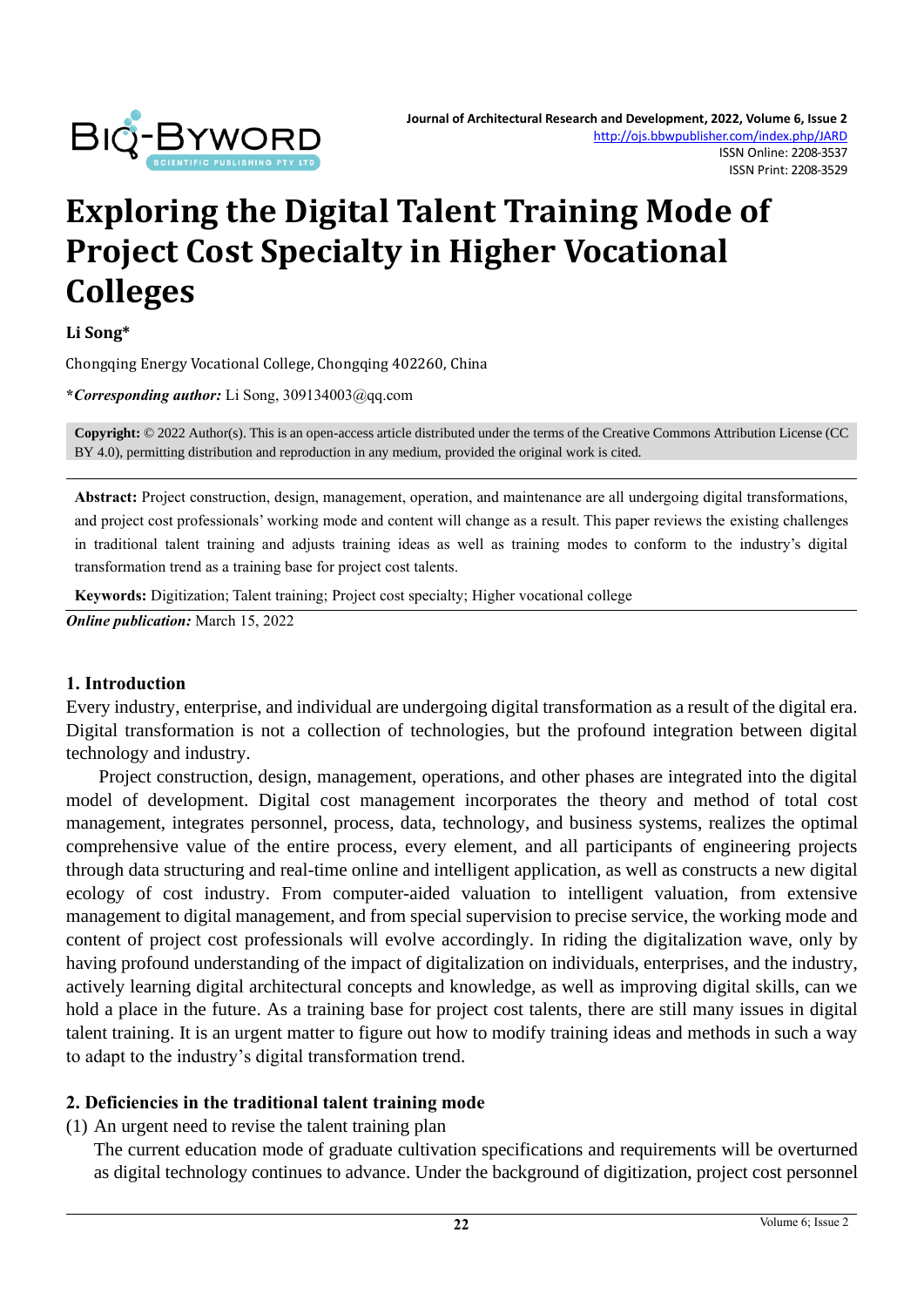training should emphasize on compound knowledge structure, strengthening the penetration of new technologies, such as artificial intelligence, building information model, chain blocks, cloud computing, and big data, reconstructing a new knowledge structure, as well as improving professional quality. At the same time, relevant supporting reform measures should be applied to promote and improve the quality of professional talent cultivation [1].

(2) The need to update the curriculum system

Many construction colleges and universities have come to realize the impact and value of BIM on the industry and related majors as an important technical means of enterprise informatization and have made corresponding adjustments with the needs of project cost informatization construction. In professional courses, "Application of BIM Technology in Engineering Cost Managemnet," "BIM Modeling and Application," and "BIM Comprehensive Practical Training" are required. However, the contents of traditional theory teaching and practice teaching in digital construction are relatively weak. Therefore, it is imperative to establish a reasonable and systematic digital curriculum system  $[2]$ .

(3) The need to transform the teaching forms

Traditional curriculum education involves the silent transmission of ideas. Upon the integration of digital technology into the curriculum system, the curriculum types, curriculum delivery methods, and curriculum evaluation methods will all change, and the requirements for teachers' ability will be far beyond knowledge conservation and their ability to understand. Teachers need to combine curriculum theory with their own practice, reconstruct curriculum based on digital technology, rearrange curriculum resources, design curriculum contents, and realize the value transfer effect behind curriculum resources [3] .

(4) The need to form teaching conditions

Only by combining the course characteristics and teaching practice resources of project cost management, optimizing and upgrading the on-campus and off-campus training bases, constructing an online teaching platform for the project cost specialty, promoting the sharing of superior teaching resources, and facilitating teachers to realize process-based teaching, can the digital teaching of project cost management be truly realized, thus forming a digital curriculum system and teaching pattern that focuses on professional core abilities as well as realizing digitalization, visualization, modularization, and sequencing of the curriculum content.

## **3. Implementation ideas for constructing a talent training mode suitable for digital transformation**

(1) Strengthen the cooperation between universities and enterprises, and explore the mechanism of industryuniversity-research integration

In view of the current state of the construction industry, enterprises have established certain needs for professional skills training, and schools and enterprises have collaborated to develop talent training standards and programs. Enterprise resources, including technical resources, human resources, and project implementation resources, should be integrated into teaching. As an example, enterprise experts and senior technical personnel can be invited as part-time teachers to carry out course teaching and practical training with teachers, introduce the production, management, and BIM implementation of enterprises to the classroom, as well as to discuss cost management theory and practice; internship positions can also be offered to students, and a BIM technology training room can be set up; it is also important to ensure the quality of talent training through practical cooperation. It is necessary to emphasize the role of enterprises in assessment, hire enterprise and industry experts, and establish teaching quality assessment departments, such as those responsible for the proposition of evaluation standards. Enterprises should adopt the long-term teaching quality guarantee system of "quality + construction, monitoring + inspection" to strengthen supervision and guidance.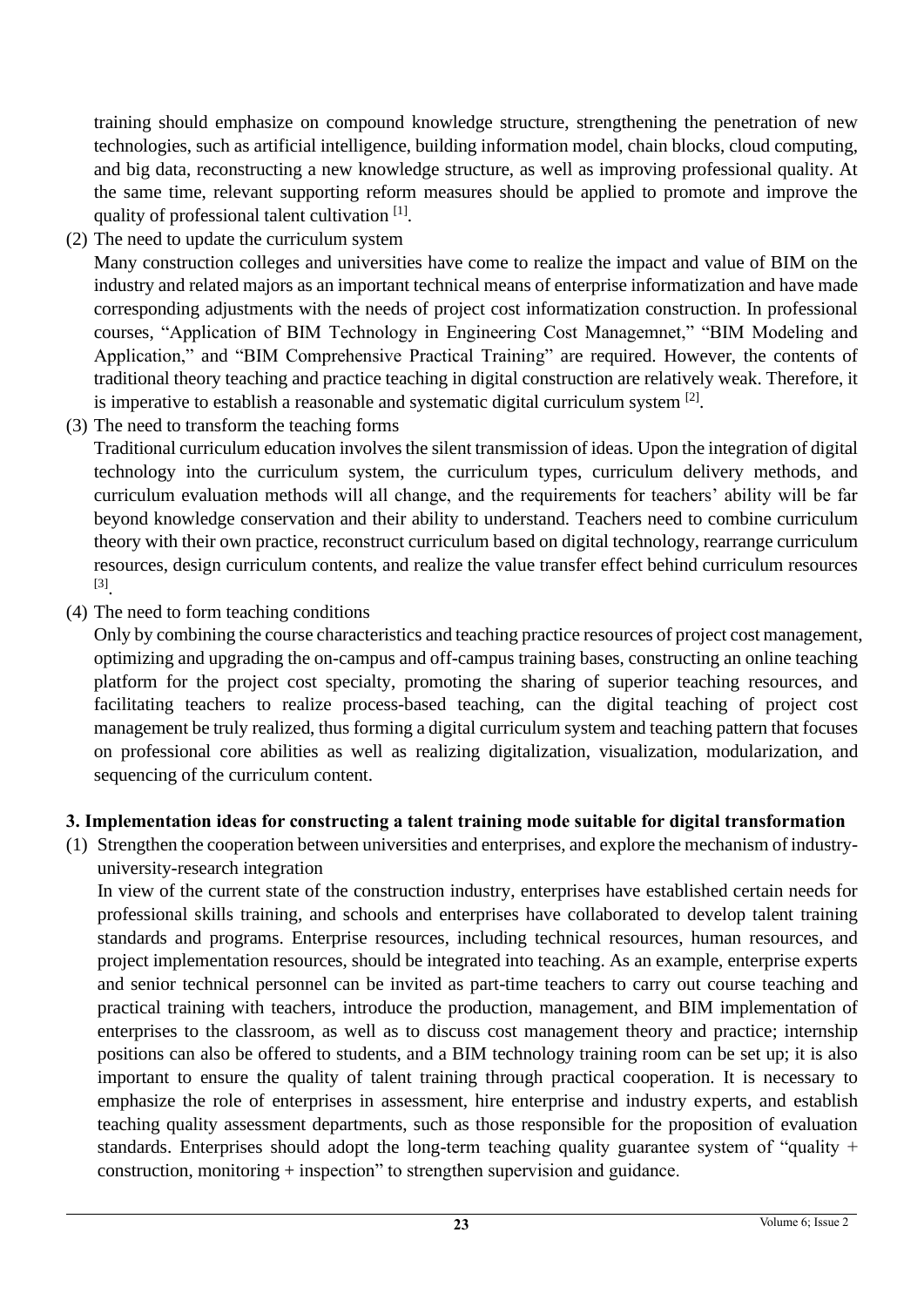- (2) Build a course-certificate integrated mode led by the " $1+X$ " architectural drawing recognition and BIM According to the "Assessment Plan for Vocational Skills Grade Certificate of Architectural Drawing Recognition" and "Standard for Vocational Skills Grade of Building Information Modeling (BIM)," students will gradually improve their professional learning depth according to their learning levels, while meeting the requirements of vocational skills in order to obtain relevant vocational skills grade certifications. Centering on the idea of promoting the integration of the industry and education with " $1+X$ ," the certificate's skill points and moral points are integrated into the talent training program through the sorting and selection of target positions, the drafting of the connotation of vocational ability, the confirmation of vocational ability, and the symbiotic relationship between vocational ability and courses. The proposal of the " $1+X$ " certificate system is to integrate the ability demand by enterprises into the assessment of the certificate. Therefore, the " $1+X$ " certificate examination can also be used as an effective way to review the training level. The graduation standards from the talent cultivation plan should be improved. In addition to meeting the credit requirements of "1" basic and professional course, the credits of "X" vocational certificate courses should also be obtained.
- (3) Reconstruct the course system of project cost specialty based on digitization Digital information and network should be used to realize the digitalization of equipment, classrooms, resources, and applications as well as improve teaching efficiency. The original curriculum system was reconstructed based on the core competencies of informatization, engineering technology, project measurement and pricing, engineering contract and bidding management, international cost management, innovation and entrepreneurship, professional ethics judgment, and so on.
- (4) Optimize the course content of project cost specialty based on digitization Knowledge regarding digital information technology should be integrated into the traditional curriculum. For measurement and valuation courses, BIM modeling should be integrated into classroom teaching and practical training. In basic courses, such as architectural map recognition and construction, Autodesk Revit and BIM 3D model cases can be introduced. In CAD and BIM course training links, BIM 3D building models can be used. For architectural map recognition, MagiCAD and other software can be incorporated in the course.
- (5) Strengthen the ability of digit-based project cost teachers

Teachers should actively participate in the learning and communication of digital technology, fully understand "digital technology" on the ideological level, redefine the talent demand specifications of the project cost industry, and conduct accurate positioning of talent training on this basis. Based on digital technology, the curriculum can be reconstructed, the curriculum resources can be adjusted, the curriculum content can be designed, and the value transfer effect behind the curriculum resources can be realized, so as to promote the development of the industry from the source as well as the reform and development of the digital talent training mode.

(6) Establish a digital teaching platform for project cost specialty It is necessary to combine the characteristics of project cost courses and teaching practice resources to construct an online teaching platform and realize the digitalization of teaching in the project cost specialty. The online teaching platform integrates teaching resources, faculty resources, and laboratory resources, optimize resource allocation, and provide technical support for the teaching reform of project cost management.

### **4. Conclusion**

Project cost personnel should continuously explore digital transformation under the background of professional project cost training, focusing on compound knowledge structure, strengthening the penetration of new technologies, such as artificial intelligence, building information model, chain blocks,